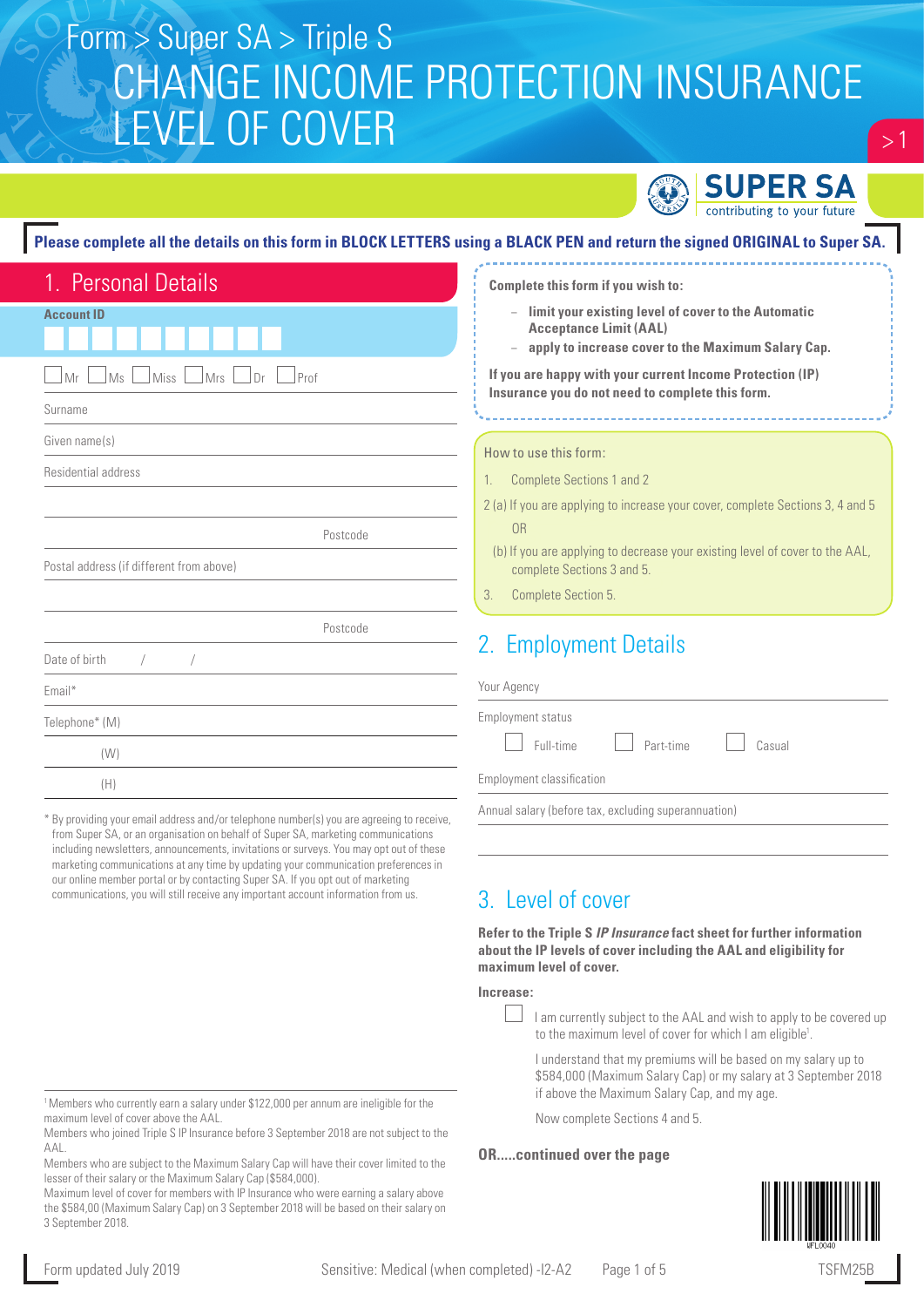## Form > Super SA > Triple S CHANGE INCOME PROTECTION INSURANCE LEVEL OF COVER



 $> 2$ 

#### **Please complete all the details on this form in BLOCK LETTERS using a BLACK PEN and return the signed ORIGINAL to Super SA.**

#### **Decrease:**

I earn a salary above \$122,000 per annum and wish to have my IP Insurance cover limited to a notional salary of \$122,000 (AAL).

I understand that my premiums will be based on a salary of \$122,000 (AAL) and my age.

I understand that if I apply to increase my IP Insurance cover in the future I will be required to provide information about my health and that limitations may be applied to my cover for any medical conditions.

Now complete Section 5.

### 4. Personal Statement

Please complete this Personal Statement if you would like to apply to increase your IP Insurance.

If you need more space please attach additional pages.

| сm<br>$f$ einn<br>1110107<br>. .<br>. . |  |
|-----------------------------------------|--|
|-----------------------------------------|--|

2. Are you, or have you been, a smoker or used<sup>2</sup> any sort of tobacco product<sup>3</sup> in the last 5 years?

| ۰<br>$\sim$<br>$\sim$<br>×<br>۰. |  |  |
|----------------------------------|--|--|
|----------------------------------|--|--|

3. Do you have an illness/medical condition(s)4 or disability?

 $\neg$  Yes  $\neg$  No If no, please proceed to question 7

4. What is the exact nature of the illness/medical condition(s)<sup>4</sup> or disability? If more than one condition, please attach additional information.

5a. When did you first suffer from the above illness/medical condition(s)4 or disability?

2 Use of tobacco includes smoking, chewing or sucking of a tobacco product or any other activity involving the consumption of a tobacco product.

 $^3$  A tobacco product means a cigarette, cigar, cigarette or pipe tobacco, tobacco prepared for chewing or sucking, or snuff.

4 A "medical condition" is any illness, disease, injury, disability, disorder, syndrome, infection, behaviour and atypical variations of structure and function that impact on or affect the physical and/or mental condition, and impairs normal function.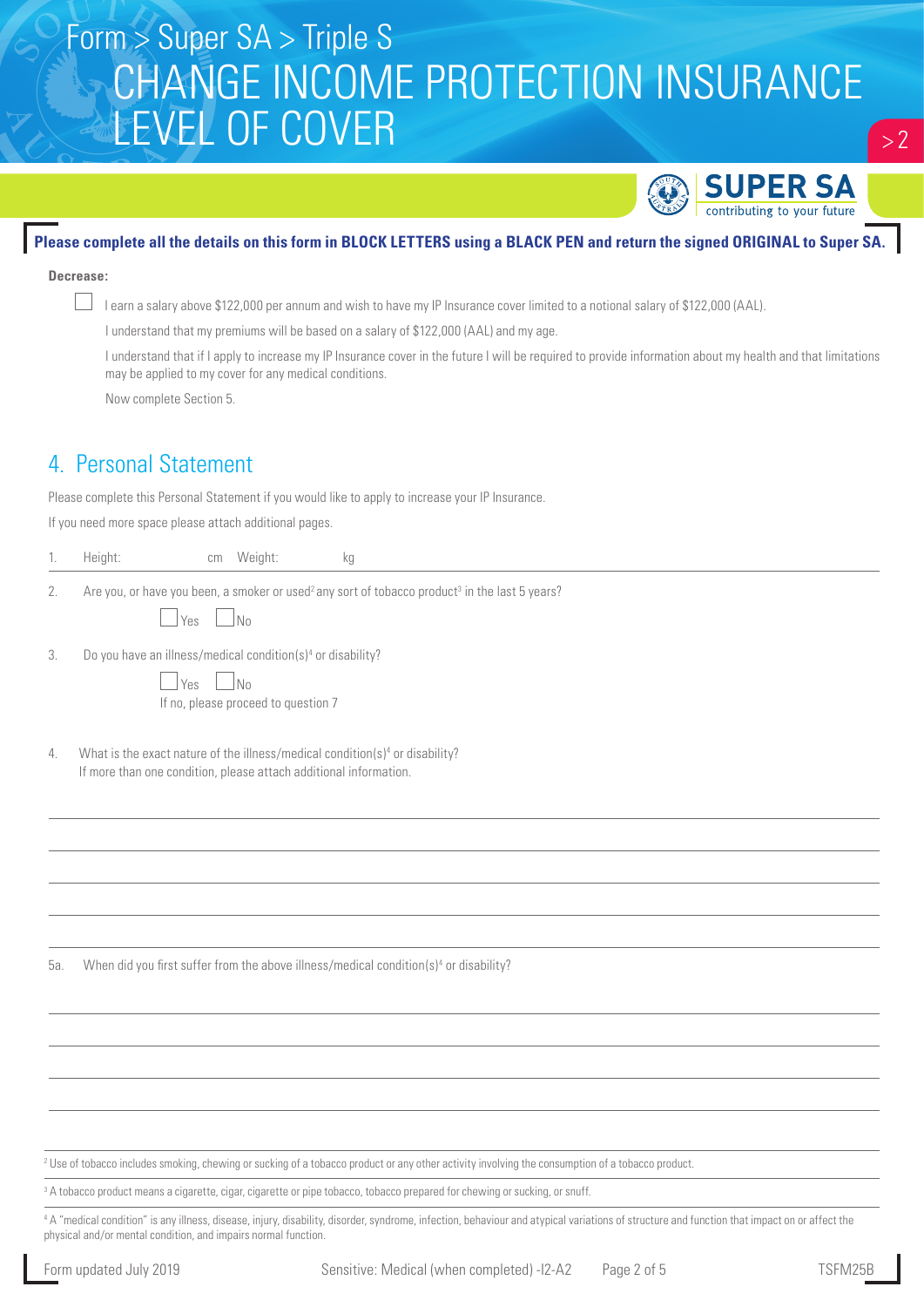# Form > Super SA > Triple S CHANGE INCOME PROTECTION INSURANCE LEVEL OF COVER

|     |                                                                                                                                                                          | <b>SUPER SA</b><br>contributing to your future |
|-----|--------------------------------------------------------------------------------------------------------------------------------------------------------------------------|------------------------------------------------|
|     | Please complete all the details on this form in BLOCK LETTERS using a BLACK PEN and return the signed ORIGINAL to Super SA.                                              |                                                |
| 5b. | Have you had any recurrence or symptoms arising from the illness/medical condition(s) <sup>4</sup> or disability?<br>  Yes<br>N <sub>0</sub>                             |                                                |
| 5c. | Is/are the illness/medical condition(s) <sup>4</sup> or disability getting worse?<br>$\Box$ No<br>$\Box$ Yes                                                             |                                                |
| 6а. | Are you receiving treatment (including medication) for the illness/medical condition(s) <sup>4</sup> or disability?<br>No<br>Yes (If yes, please give details)           |                                                |
|     |                                                                                                                                                                          |                                                |
| 6b. | What was the nature of any treatment?                                                                                                                                    |                                                |
| 7а. | Have you ever consulted a doctor about some other illness/medical condition(s) <sup>4</sup> or disability?<br>$\rfloor$ Yes<br>$\Box$ No<br>If yes, please give details: |                                                |
|     |                                                                                                                                                                          |                                                |
| 7b. | What was the exact nature of the illness/medical condition(s) <sup>4</sup> or disability?<br>If more than one condition, please attach additional information.           |                                                |
|     |                                                                                                                                                                          |                                                |
| 7с. | When did you first suffer from the above illness/medical condition(s) <sup>4</sup> or disability?                                                                        |                                                |
|     |                                                                                                                                                                          |                                                |

4 A "medical condition" is any illness, disease, injury, disability, disorder, syndrome, infection, behaviour and atypical variations of structure and function that impact on or affect the physical and/or mental condition, and impairs normal function.

 $> 3$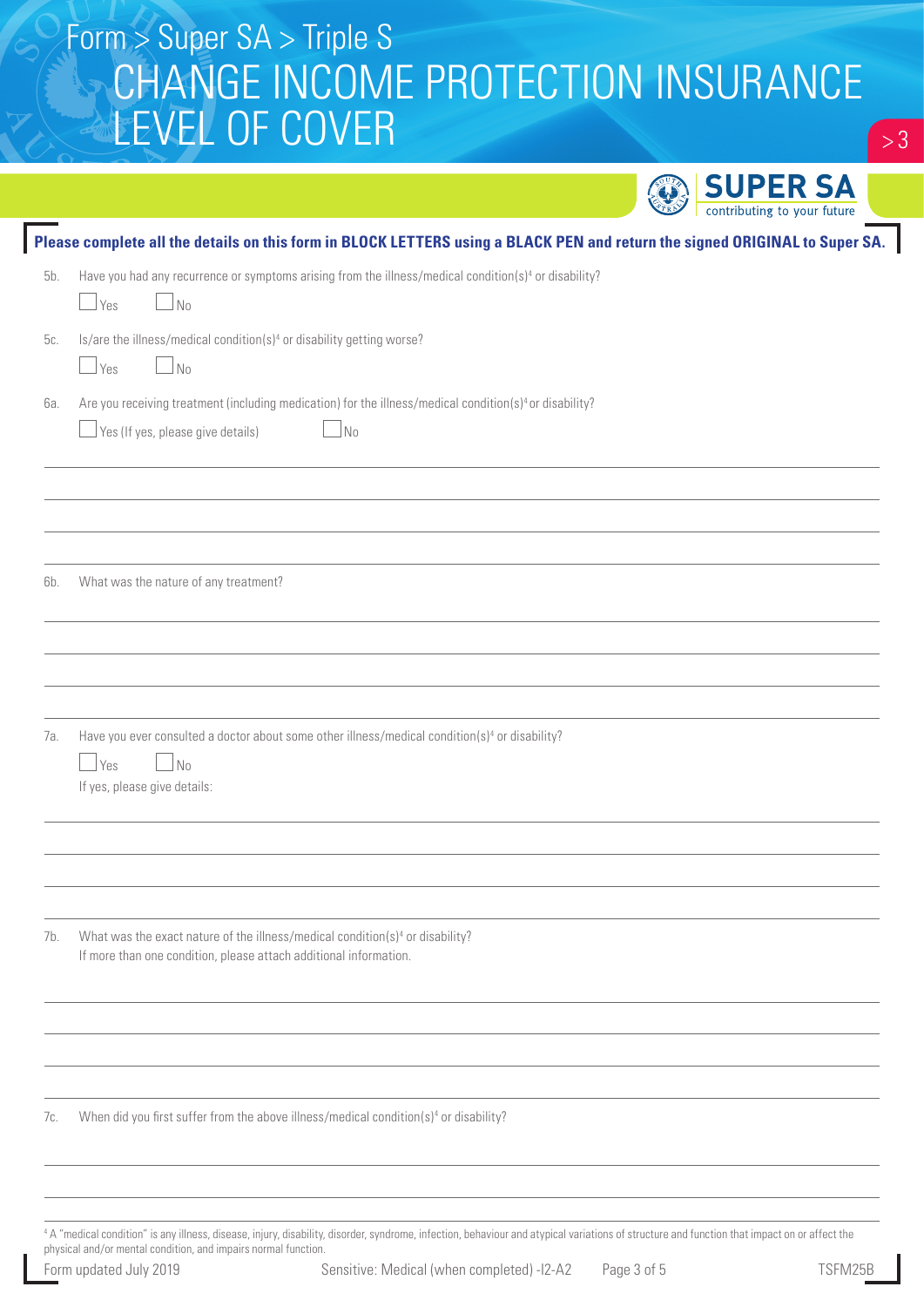# Form > Super SA > Triple S CHANGE INCOME PROTECTION INSURANCE LEVEL OF COVER

|                                                                                                                                                                                        | <b>SUPER SA</b>             |
|----------------------------------------------------------------------------------------------------------------------------------------------------------------------------------------|-----------------------------|
| Please complete all the details on this form in BLOCK LETTERS using a BLACK PEN and return the signed ORIGINAL to Super SA.                                                            | contributing to your future |
| Have you had any recurrence or symptoms arising from the illness/medical condition(s) <sup>4</sup> or disability?<br>7d.<br>  Yes<br>No                                                |                             |
| What was the nature of the treatment?<br>7е.                                                                                                                                           |                             |
|                                                                                                                                                                                        |                             |
| Have you ever had any surgical procedures in relation to any illness/medical condition(s) <sup>4</sup> or disability?<br>8.<br>$\Box$ Yes<br>$\Box$ No<br>If YES, please give details: |                             |
| Please provide the name(s) of doctor(s) for your most recent consultation(s) due to all illnesses/medical condition(s) <sup>4</sup> or disability.<br>9.<br><b>Doctor's name</b>       |                             |
| Doctor's address                                                                                                                                                                       |                             |
| Postcode                                                                                                                                                                               |                             |
| Doctor's name                                                                                                                                                                          |                             |
| Doctor's address                                                                                                                                                                       |                             |
| Postcode                                                                                                                                                                               |                             |
| <b>Doctor's name</b>                                                                                                                                                                   |                             |
| Doctor's address                                                                                                                                                                       |                             |
| Postcode                                                                                                                                                                               |                             |
| Doctor's name                                                                                                                                                                          |                             |
| Doctor's address                                                                                                                                                                       |                             |
| Postcode                                                                                                                                                                               |                             |

4 A "medical condition" is any illness, disease, injury, disability, disorder, syndrome, infection, behaviour and atypical variations of structure and function that impact on or affect the physical and/or mental condition, and impairs normal function.

 $> 4$